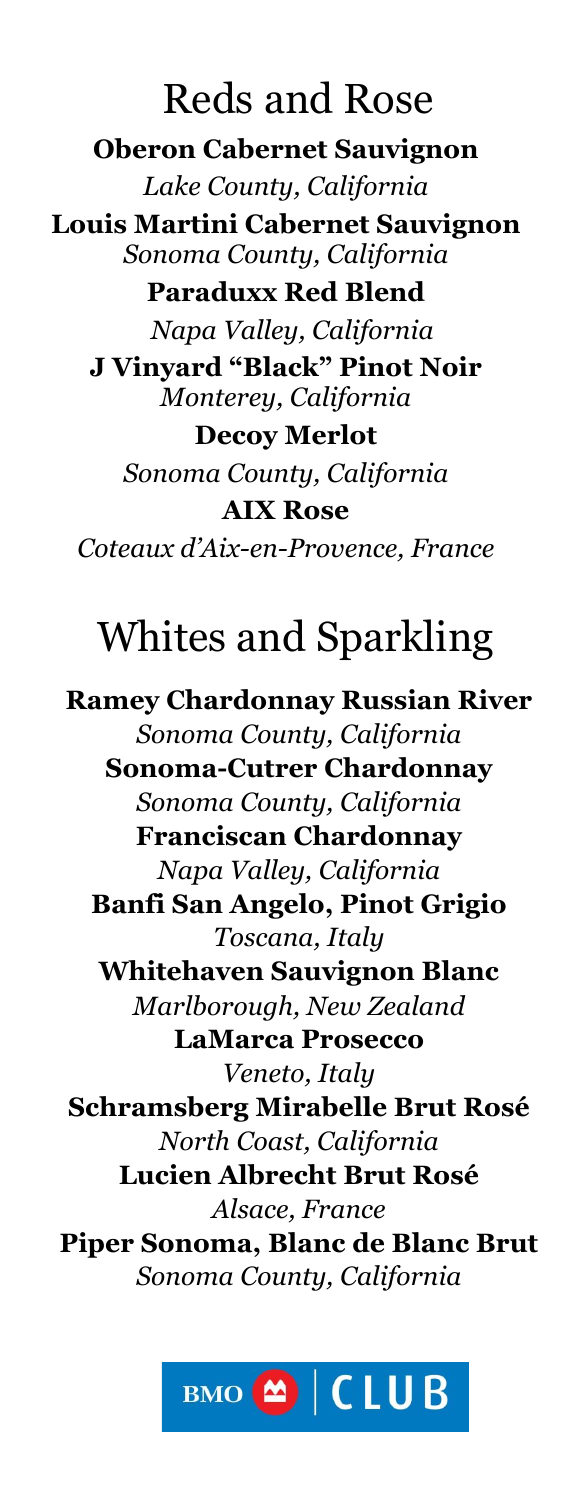## Specialty Cocktails

#### **◊**

## **Jalisco Pineapple**

Don Julio Blanco Tequila, Fresh Lime Juice, Pineapple, Absinthe, Giner Beer

**◊**

### **Hibiscus Punch**

Ketel One Oranje Vodka, Fresh Lemon Juice, Hibiscus, Pineapple, Orgeat (Almond)

#### **◊**

### **Dutch Mule**

Ketel One Family Vodka, Fresh Lime Juice, Barritt's Ginger Beer

#### **◊**

## **Tennessee Whiskey Lemonade**

George Dickel No 12 Tennessee Whiskey, Lemon, Sugar, Black Tea, Soda Water

**◊** 

### **Blueberry Spritzer**

Tanqueray Gin, Blueberry, Fresh Lemon Juice, Sparkling Water, Rosemary

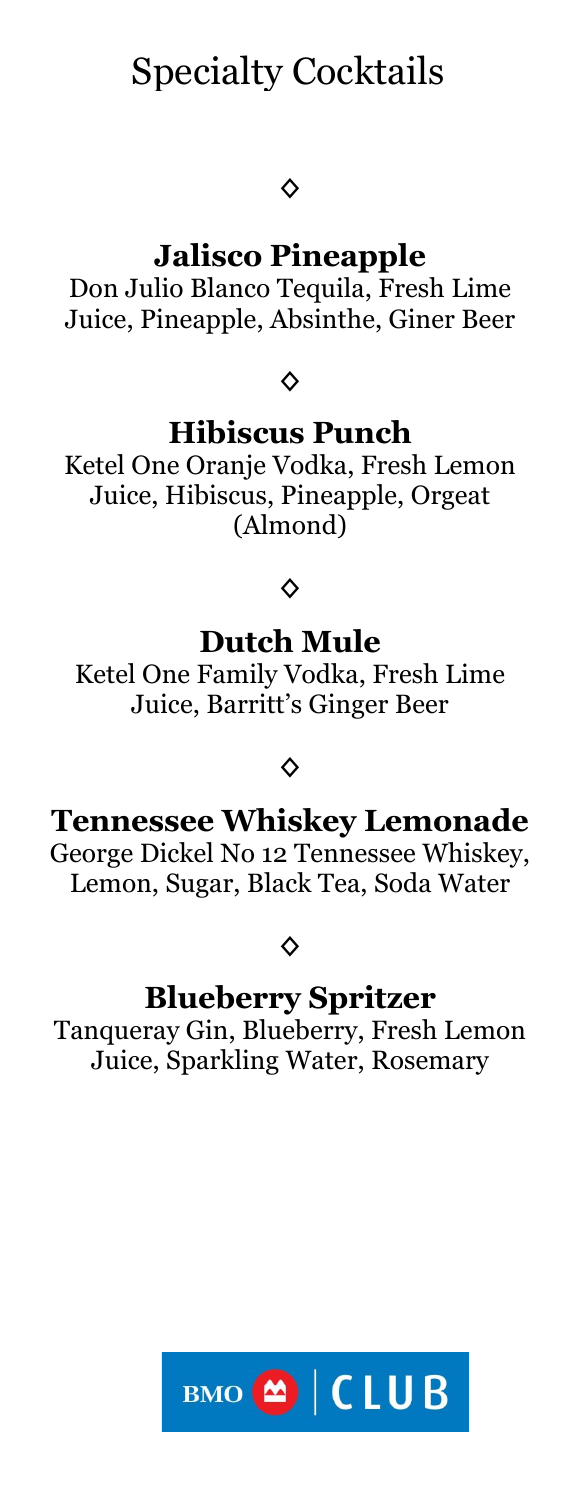## Beer

**◊ CRAFT** 3 Floyd's Zombie Dust *American Pale Ale* Allagash White *Wit Ale* Goose Island IPA *IPA* Goose Island 312 *Wheat Ale* Goose Island 312 Lemonade Shandy *Shandy* Goose Island Hazy Rotator Series *New England IPA* Haymarket Speakerswagon *Pilsner* Stone Delicious *Gluten-reduced IPA* Virtue Michigan Apple *Cider*

#### **◊**

#### **PREMIUM**

Corona *Pale Lager* Stella Artois *Pilsner* Michelob Ultra *Pale Lager* Modelo Especial *Pale Lager* La Batt Blue *Pale Lager*

#### **◊**

#### **CLASSIC**

Budweiser *American Lager* Bud Light *American Lager* Bud Light Seltzers *Mango, Black Cherry* Budwesier Zero *Non-Alcoholic Lager*

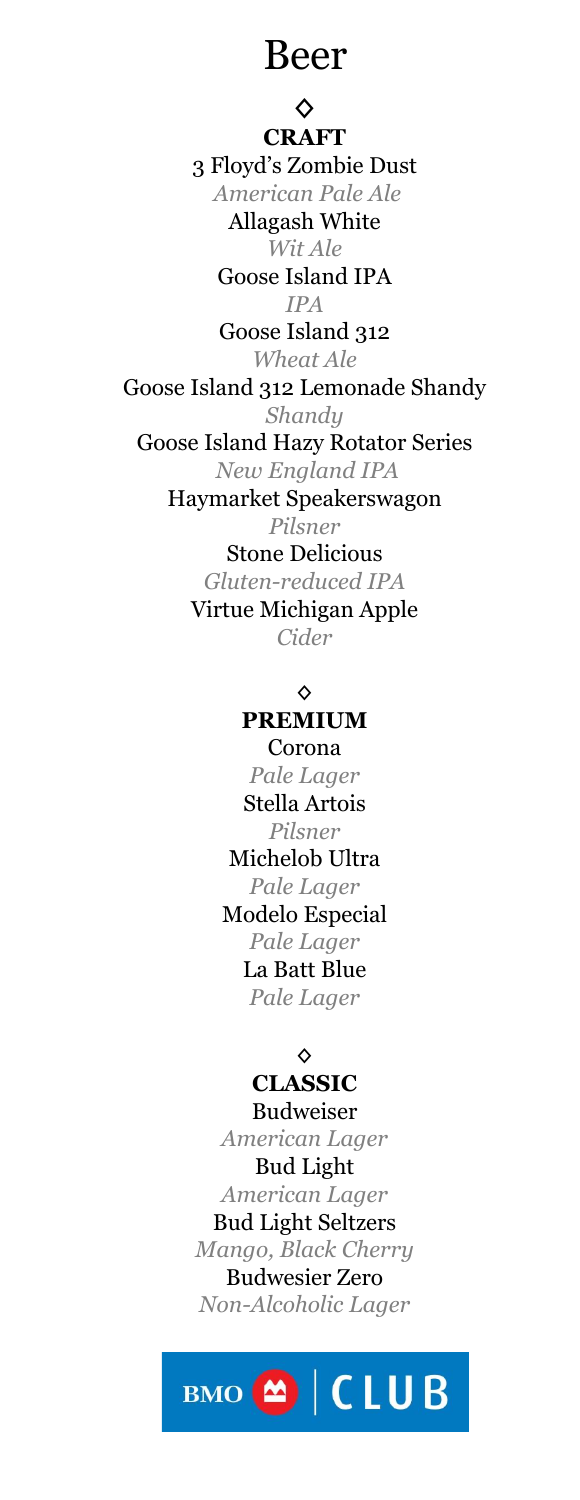## Non- Alcoholic Spirits

Seedlip Spice 94 *Aromatic All Spice, Cardamom, Oak, Lemon, Cascarilla, Grapefruit*

Seedlip Garden 108 *Herbal Peas, Hay, Spearmint, Rosemary, Thyme, Hops*

Seedlip Grove 42 *Citrus Bitter Orange, Mandarin, Blood Orange, Ginger, Lemongrass, Lemon*

## Spirits

### **Bourbon**

Bulleit Bulleit Rye Templeton Rye George Dickel No. 12 George Dickel Rye Woodford Reserve

### **Gin**

Tanqueray Tanqueray No. Ten Hendrick's

#### **Scotch**

Johnnie Walker Black Johnnie Walker Red Lagavulin 16 Macallan 12

#### **Whiskey**

Crown Royal Whisky Apple Vanilla Black Seagram's 7 Tullamore Dew Jack Daniel's Jack Daniel's Honey

#### **Tequila**

De Leon Platinum Don Julio Blanco Don Julio Añejo